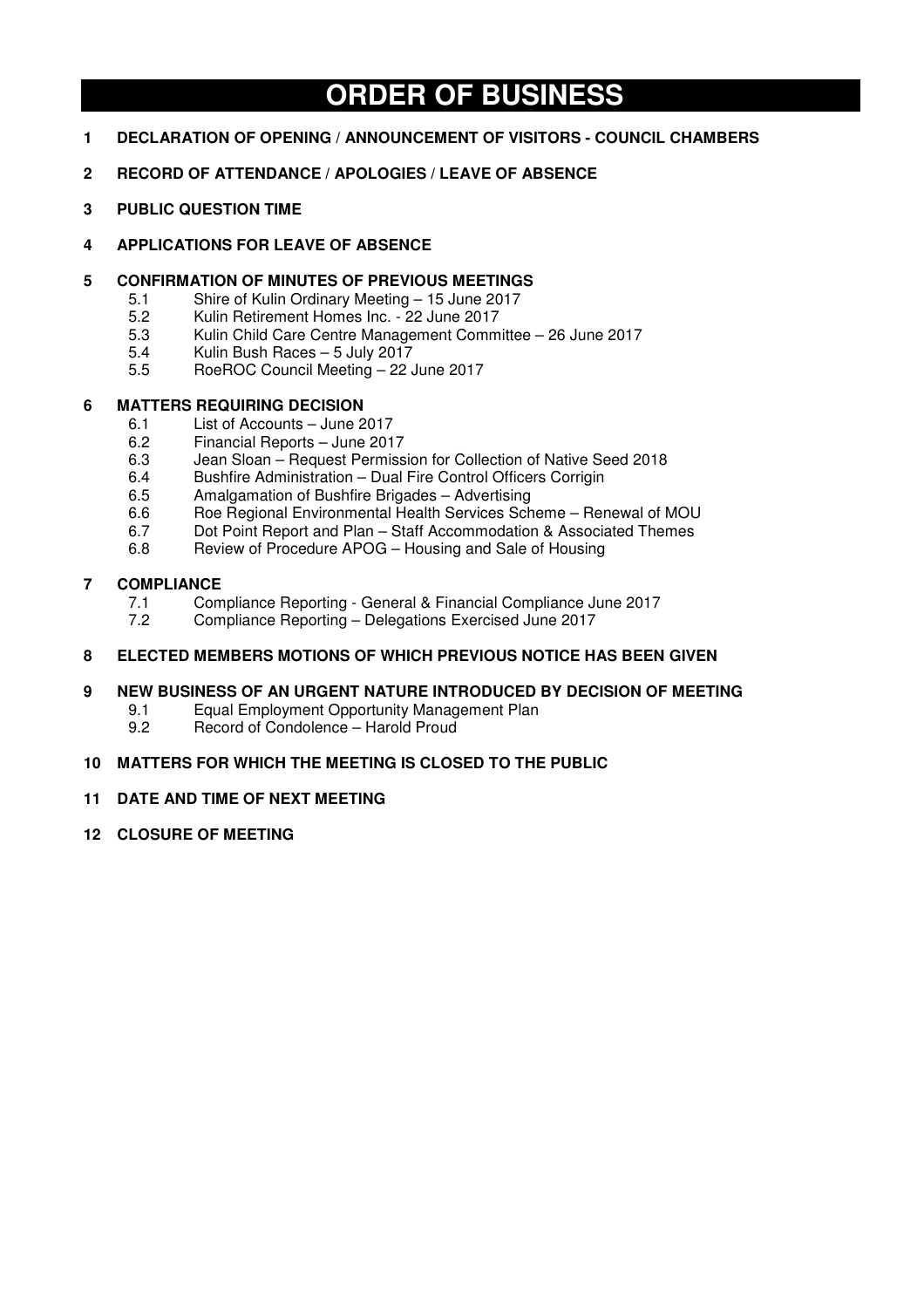# **Minutes of an Ordinary Meeting of Council held in the Council Chambers on Wednesday 19 July 2017 commencing at 3.43pm**

# **1. DECLARATION OF OPENING / ANNOUNCEMENT OF VISITORS**

# **2. RECORD OF ATTENDANCE/APOLOGIES/LEAVE OF ABSENCE**

| Attendance          |                                |                  |
|---------------------|--------------------------------|------------------|
| <b>BD</b> West      | President                      | West Ward        |
| <b>RD Duckworth</b> | <b>Deputy President</b>        | West Ward        |
| <b>HT</b> McInnes   | Councillor                     | <b>Town Ward</b> |
| MJ Ledwith          | Councillor                     | West Ward        |
| R Bowey             | Councillor                     | Town Ward        |
| <b>BP</b> Taylor    | Councillor                     | Central Ward     |
| R O'Brien           | Councillor                     | Central Ward     |
| L Varone            | Councillor                     | East Ward        |
| N Mason             | <b>Chief Executive Officer</b> |                  |
| C Vandenberg        | Deputy CEO                     |                  |
| N Thompson          | <b>ESO/Minutes</b>             |                  |
| J Hobson            | Manager of Works               |                  |
| Apologies           |                                |                  |

G Robins Councillor Town Ward

**3. PUBLIC QUESTION TIME**  Nil

# **4. APPLICATIONS FOR LEAVE OF ABSENCE**  Nil

# **5. CONFIRMATION OF MINUTES OF PREVIOUS MEETINGS**

Shire of Kulin Ordinary Meeting – 15 June 2017

**01/0717** 

**Moved Cr O'Brien Seconded Cr Taylor that the minutes of the Ordinary Council Meeting held on 15 June 2017 be confirmed as a true and correct record.** 

 **Carried 8/0** 

Kulin Retirement Homes Inc. – 22 June 2017

**02/0717** 

**Moved Cr Bowey Seconded Cr Varone that the minutes of Kulin Retirement Homes Inc. Meeting held on 22 June 2017 received.** 

 **Carried 8/0** 

Kulin Child Care Centre Management Committee – 26 June 2017

**03/0717** 

**Moved Cr Bowey Seconded Cr Varone that the minutes of the Kulin Child Care Centre Management Committee Meeting held 26 June 2017 be received.** 

 **Carried 8/0** 

Kulin Bush Races – 5 July 2017

**04/0717** 

**Moved Cr O'Brien Seconded Cr Taylor that the minutes of the Kulin Bush Races General Meeting held 5 July 2017 received.** 

 **Carried 8/0**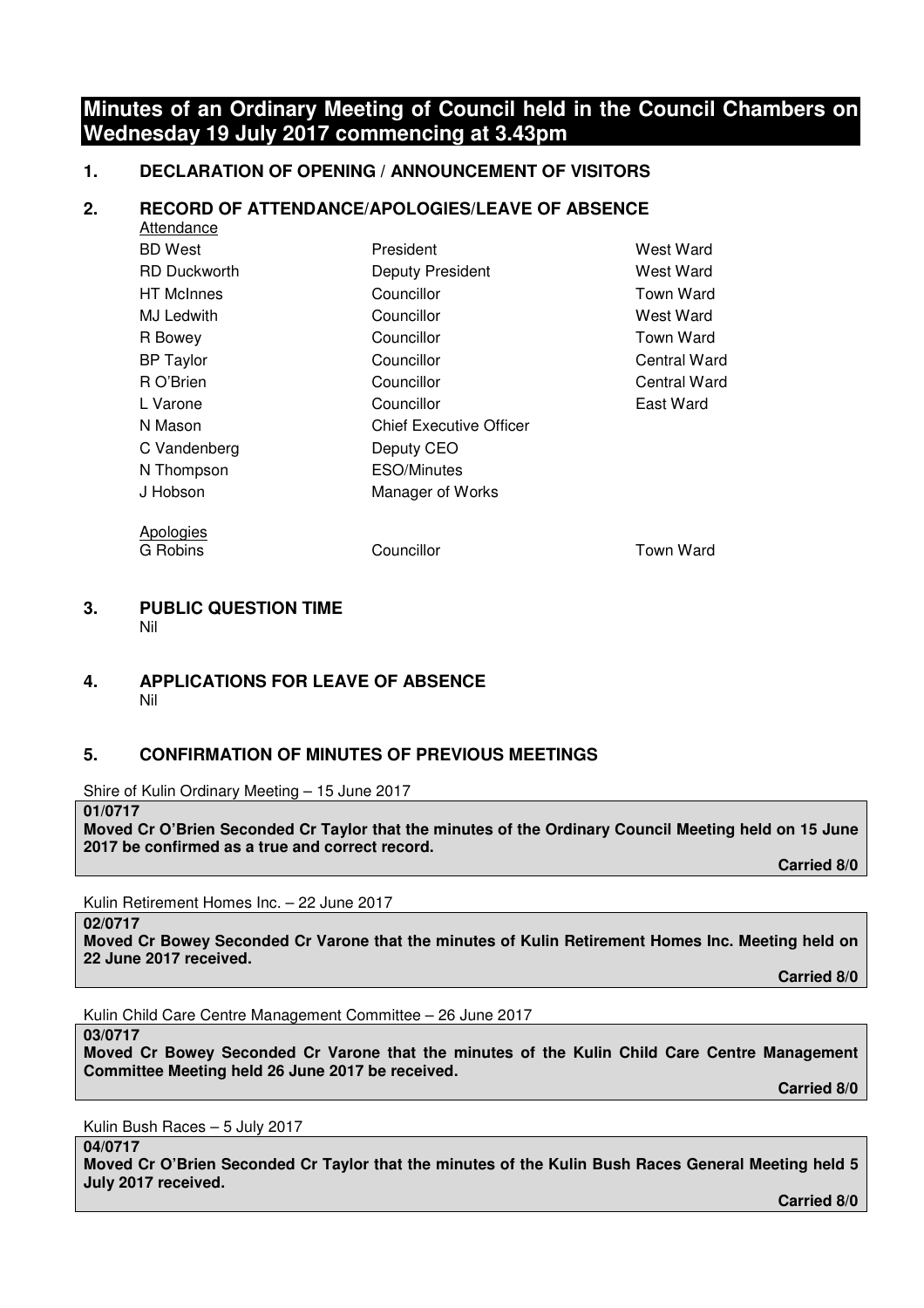**05/0717 Moved Cr Bowey Seconded Cr Varone that the minutes of the RoeROC Council Meeting held 22 June 2017 be received.** 

 **Carried 8/0**

# **6 MATTERS REQUIRING COUNCIL DECISION**

# **6.1 List of Accounts – June 2017**

**RESPONSIBLE OFFICER:** DCEO **FILE REFERENCE:** 12.06 **AUTHOR:** DCEO **STRATEGIC REFERENCE/S:** 12.01 **DISCLOSURE OF INTEREST:** Nil

## **SUMMARY:**

Attached is the list of accounts paid during the month of June 2017 for Council's consideration.

**BACKGROUND & COMMENT:**  Nil

**FINANCIAL IMPLICATIONS:**  Nil **STATUTORY AND PLANNING IMPLICATIONS:**  Nil **POLICY IMPLICATIONS:**  Nil **COMMUNITY CONSULTATION:**  Nil **WORKFORCE IMPLICATIONS:**  Nil

## **OFFICER'S RECOMMENDATION:**

That June payments being cheque No's 365 (Trust Fund) 1996 - 1999 (Bush Races), 36808 - 36824 (Municipal), EFT No's 12718 - 12802, DD6181.1 - DD6190.11 (Municipal), credit card payments, creditor payments, and other vouchers from the Municipal Fund totalling \$593,175.46 be received.

## **VOTING REQUIREMENTS:**

Simple majority required.

## **06/0717**

**Moved Cr McInnes Seconded Cr Ledwith that June payments being cheque No's 365 (Trust Fund) 1996 - 1999 (Bush Races), 36808 - 36824 (Municipal), EFT No's 12718 - 12802, DD6181.1 - DD6190.11 (Municipal), credit card payments, creditor payments, and other vouchers from the Municipal Fund totalling \$593,175.46 be received.** 

 **Carried 8/0** 

# **6.2 Financial Reports – June 2017**

**RESPONSIBLE OFFICER:** DCEO **FILE REFERENCE:** 12.01 **AUTHOR:** DCEO **STRATEGIC REFERENCE/S:** 12.01 **DISCLOSURE OF INTEREST:** Nil

**SUMMARY:** 

Attached is the financial report for the period ending 30 June 2017.

**BACKGROUND & COMMENT:**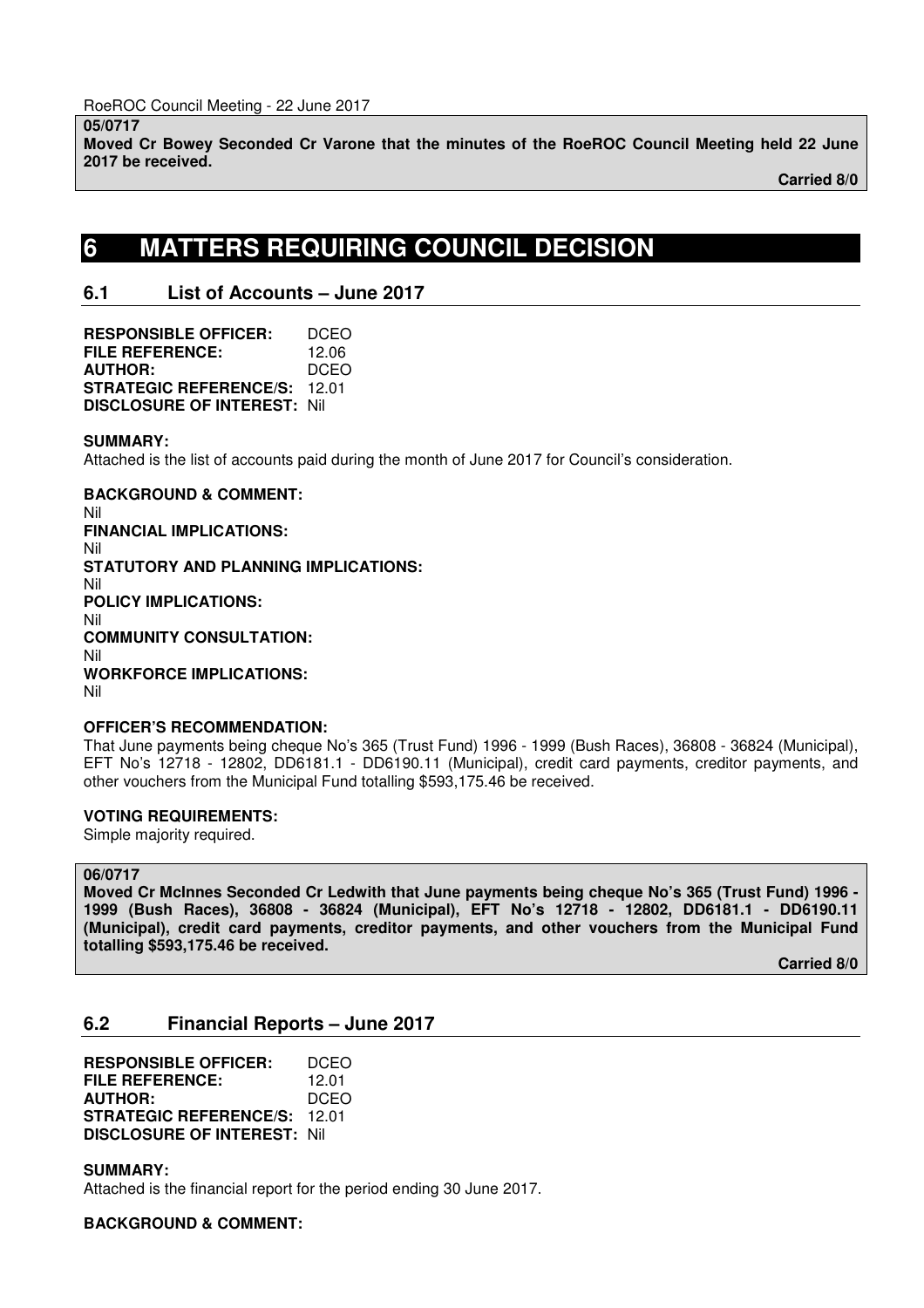#### Nil

#### **FINANCIAL IMPLICATIONS:**

Nil

## **STATUTORY AND PLANNING IMPLICATIONS:**

Regulation 34 of the Local Government (Financial Management) Regulations 1996 requires local governments to prepare each month a statement of financial activity reporting on the revenue and expenditure of funds for the month in question.

**POLICY IMPLICATIONS:** 

Nil

## **COMMUNITY CONSULTATION:**

Nil **WORKFORCE IMPLICATIONS:** 

Nil

## **OFFICER'S RECOMMENDATION:**

That Council receive the monthly financial statement for the periods ending 30 June 2017.

## **VOTING REQUIREMENTS:**

Simple majority required.

## **07/0717**

**Moved Cr Duckworth Seconded Cr Taylor that Council receive the monthly financial statement for the period ending 30 June 2017.** 

 **Carried 8/0** 

# **6.3 Jean Sloan – Request Permission for Collection of Native Seed 2018**

| <b>NAME OF APPLICANT:</b>          | Jean Sloan |
|------------------------------------|------------|
| <b>RESPONSIBLE OFFICER:</b>        | CEO        |
| <b>FILE REFERENCE:</b>             | 11.04      |
| <b>AUTHOR:</b>                     | CEO        |
| <b>DISCLOSURE OF INTEREST: Nil</b> |            |

#### **SUMMARY:**

Jean Sloan (DPAW License CP015502) has written to Council seeking permission to collect native seed from reserves vested in the Shire of Kulin for the period to June 2018.

## **BACKGROUND & COMMENT:**

Council issued an approval (Resolutions 11/1216) to Ms. Jean Sloan to collect native seeds in the Shire of Kulin which expired on the 30<sup>th</sup> June 2017.

In accordance with the approval conditions, Ms Sloan has provided the Shire with approx. 500grams of seeds collected in 2016. Seeds will be used to revegetate the Davies Road closure.

When completing the APOG Manual, a procedure and delegation allowing the Chief Executive Officer to consider and determine seed collecting applications was overlooked. Council had previously in August 2016 agreed to develop a procedure for the seed collecting applications. The following procedure is recommended to be added to the Community Services section of the APOG.

## **Native Seed Collection in the Shire of Kulin**

*The Chief Executive Officer is authorised to consider applications for approval to collect native seeds in the Shire of Kulin subject to compliance with the following terms and conditions;* 

- *Approvals will only last for the balance of the financial year in which they are issued and will expire on the 30 June each year;*
- *All persons collecting native seed are to be licensed according to the Wildlife Conservation Act 1950 and will abide by conditions of the license;*
- *A copy of the License is to be sent to the Shire on receipt of the Shire approval;*
- *Collection is only to be undertaken by the applicant or approved staff of the applicant;*
- *Appropriate hygiene measures will be followed at all times to prevent the spread of disease and weeds;*
- *All care will be taken to avoid the disturbance of fauna habitat;*
- *All care will be taken to avoid any disturbance that will lead to soil degradation; and*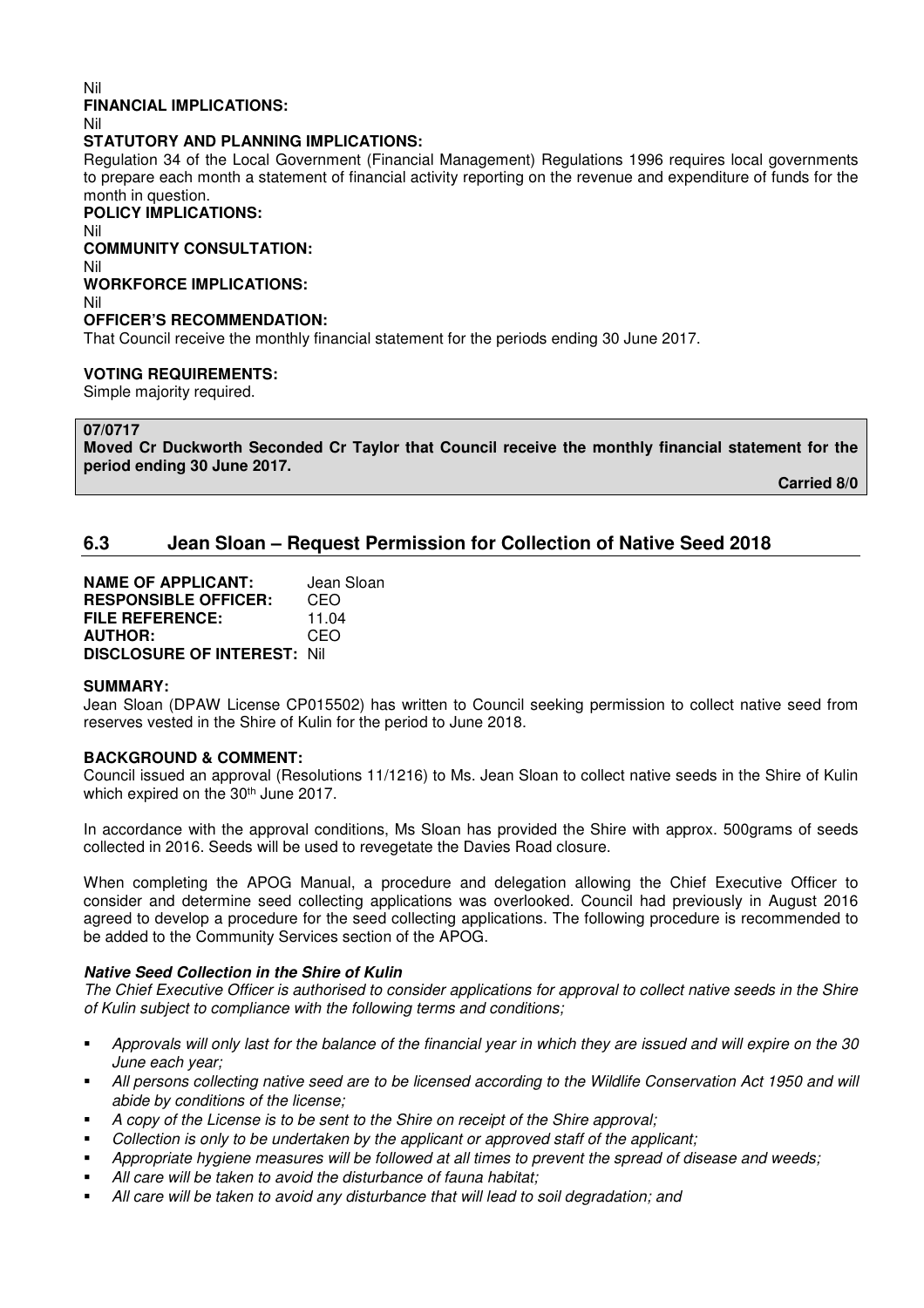*The fee for collection is to be 10% of seed collected within the Shire, to be returned to the Shire of Kulin for replanting native flora areas in our region.* 

*Upon an applicant agreeing to the terms and conditions, the Chief Executive Officer will issue approval by letter.* 

On this occasion, the application can be determined by Council resolution.

## **FINANCIAL IMPLICATIONS:**

Nil

## **STATUTORY AND PLANNING IMPLICATIONS:**

Nil

## **POLICY IMPLICATIONS:**

As indicated with Procedure to be adopted in the APOG.

## **Note: Shire of Kulin Administrative Procedures and Operational Guidelines Manual (APOG)**

## **COMMUNITY CONSULTATION:**

Nil

## **WORKFORCE IMPLICATIONS:**

Nil

## **RECOMMENDATION:**

That Council permit the issue of a seed collection licence to Jean Sloan for the period ending 30 June 2018, under the following conditions;

- All persons collecting native seed are to be licensed according to the Wildlife Conservation Act 1950 and will abide by the conditions of this licence,
- A copy of the License is to be sent to the Shire on receipt of the Shire approval;
- Collection is to only be undertaken by the applicant or the applicant's staff.
- Appropriate hygiene measures will be followed at all times to prevent the spread of plant disease and weeds,
- All care to be taken to avoid the disturbance of fauna habitat, and
- All care to be taken to avoid any disturbance that may lead to soil degradation.
- <sup>10</sup> % of seed collected within the Shire of Kulin is to be returned to the Shire of Kulin for replanting of native flora areas in our region; and

That the detailed procedure to consider applications to collect native seeds in the Shire of Kulin be added to the Community Services section of the APOG.

## **VOTING REQUIREMENTS:**

Simple majority required.

#### **08/0717**

**Moved Cr McInnes Seconded Cr Duckworth that Council permit the issue of a seed collection licence to Jean Sloan for the period ending 30 June 2018, under the following conditions;** 

- **All persons collecting native seed are to be licensed according to the Wildlife Conservation Act 1950 and will abide by the conditions of this licence,**
- **A copy of the License is to be sent to the Shire on receipt of the Shire approval;**
- **Collection is to only be undertaken by the applicant or the applicant's staff,**
- **Appropriate hygiene measures will be followed at all times to prevent the spread of plant disease and weeds,**
- **All care to be taken to avoid the disturbance of fauna habitat, and**
- **All care to be taken to avoid any disturbance that may lead to soil degradation.**
- **10 % of seed collected within the Shire of Kulin is to be returned to the Shire of Kulin for replanting of native flora areas in our region; and**

**That the detailed procedure to consider applications to collect native seeds in the Shire of Kulin be added to the Community Services section of the APOG.** 

**Note: Shire of Kulin Administrative Procedures and Operational Guidelines Manual (APOG)** 

 **Carried 8/0**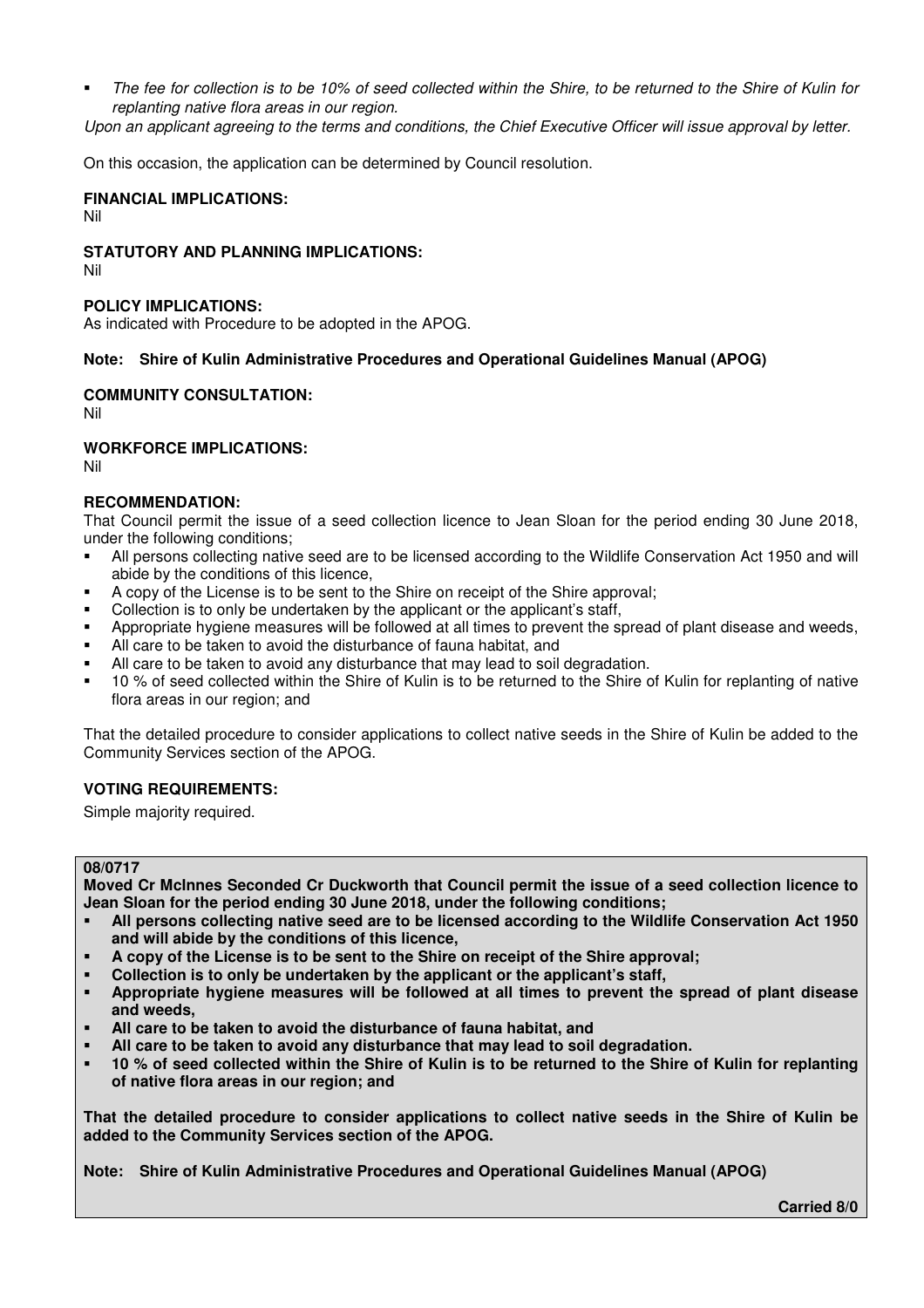# **6.4 Bushfire Administration – Dual Fire Control Officers Corrigin**

**NAME OF APPLICANT:** Shire of Corrigin; Shire of Kulin **RESPONSIBLE OFFICER:** CEO **FILE REFERENCE:** 09.02 Bushfire Administration **AUTHOR:** CEO **STRATEGIC REFERENCE/S:** SCP 2013-2017 - 4.8 Human Resource Excellence **DISCLOSURE OF INTEREST:** Nil

#### **SUMMARY:**

The Shire of Corrigin requesting the Shire of Kulin approval for the appointment of Dual Fire Control Officers covering both Shires for the 2017/18 fire season.

Recommending amendment to the Administrative Procedures and Operational Guidelines (APOG) Manual, CS1 – Bush Fire Administration, to allow the Chief Executive Officer under delegation to confirm the appointment of Dual Fire Control Officers from neighbouring Shires.

#### **BACKGROUND & COMMENT:**

The Shire of Corrigin requesting the Shire of Kulin approval for the appointment of;

Greg Doyle and Bryce Nicholls as Dual Fire Control Officers covering both Shires for the 2017/18 fire season.

#### **FINANCIAL IMPLICATIONS:**

Nil

## **STATUTORY AND PLANNING IMPLICATIONS:**

Nil

#### **POLICY IMPLICATIONS:**

In accordance with the Bush Fires Act 1954, Section 48 (1) the Shire of Kulin delegate to the Chief Executive Officer (CEO) the authority to appoint dual fire control officers through amendment to CS1 Bush Fire Administration by inserting the following;

Insert in CS1 – After "**Confirmation Appointment – Bush Fire Control Officers"** at paragraph 5;

#### **Confirmation Appointment – Dual Fire Control Officers**

Following receipt of correspondence or a written email request from a neighbouring Shire, the Chief Executive Officer under delegation made possible by the Bush Fires Act 1954, S.48 (1) is granted the authority to confirm the appointment of Dual Fire Control Officer applications from neighbouring Shires without reference to Council.

#### **Note: Shire of Kulin Administrative Procedures and Operational Guidelines Manual (APOG)**

**COMMUNITY/CONSULTATION:** 

N/A

## **WORKFORCE IMPLICATIONS:**

Nil

## **RECOMMENDATION:**

That the Shire of Kulin appoint Greg Doyle and Bryce Nicholls as Dual Fire Control Officers covering both Shires for the 2017/18 fire season, and that;

In accordance with the Bush Fires Act 1954, Section 48 (1) the Shire of Kulin delegate to the Chief Executive Officer (CEO) the authority to appoint dual fire control officers through amendment to APOG CS1 Bush Fire Administration by inserting;

# **Confirmation Appointment – Dual Fire Control Officers**

Following receipt of correspondence or a written email request from a neighbouring Shire, the Chief Executive Officer under delegation made possible by the Bush Fires Act 1954, S.48 (1) is granted the authority to confirm the appointment of Dual Fire Control Officer applications from neighbouring Shires without reference to Council.

# **VOTING REQUIREMENTS:**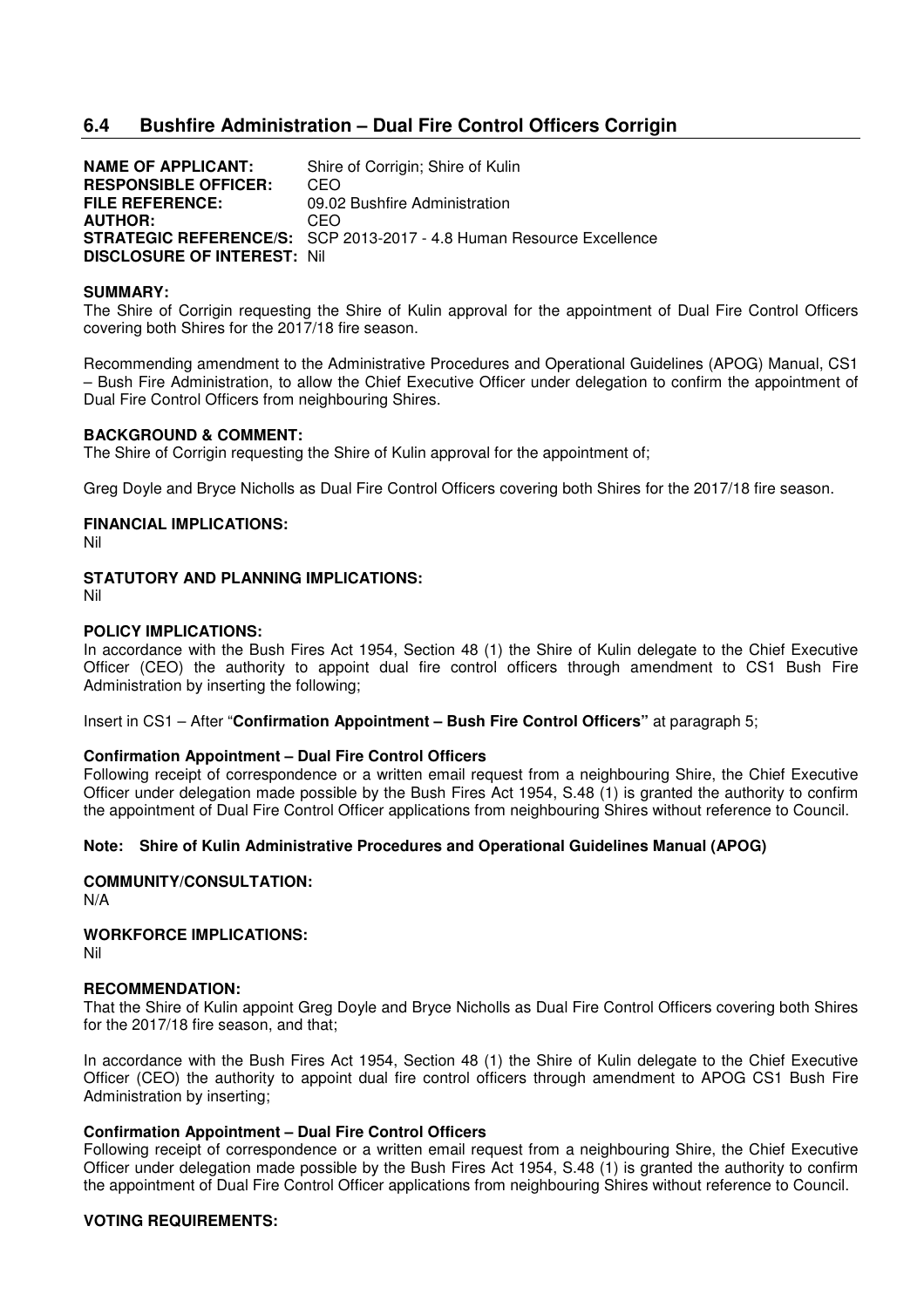Simple majority required.

#### **09/0717**

**Moved Cr Duckworth Seconded Cr Taylor that the Shire of Kulin appoint Greg Doyle and Bryce Nicholls as Dual Fire Control Officers covering both Shires for the 2017/18 fire season, and that;** 

**In accordance with the Bush Fires Act 1954, Section 48 (1) the Shire of Kulin delegate to the Chief Executive Officer (CEO) the authority to appoint dual fire control officers through amendment to APOG CS1 Bush Fire Administration by inserting;** 

**Confirmation Appointment – Dual Fire Control Officers** 

**Following receipt of correspondence or a written email request from a neighbouring Shire, the Chief Executive Officer under delegation made possible by the Bush Fires Act 1954, S.48 (1) is granted the authority to confirm the appointment of Dual Fire Control Officer applications from neighbouring Shires without reference to Council.** 

**Note: Shire of Kulin Administrative Procedures and Operational Guidelines Manual (APOG)** 

 **Carried 8/0** 

## **6.5 Amalgamation of Bushfire Brigades – Advertising**

**RESPONSIBLE OFFICER:** CEO **FILE REFERENCE:** 09.02 Bushfire Administration **AUTHOR:** CEO **STRATEGIC REFERENCE/S:** 4.8 Human Resource Excellence **DISCLOSURE OF INTEREST:** Nil

#### **SUMMARY:**

Shire resolution 10/0417 adopting changes to the Shire of Kulin Brigade boundaries has been advertised for public comment and the public advertising period closed on the 26 June 2017.

No public comment was received.

Council is now in a position to formally adopt the proposal to amalgamate brigades and enact the changes.

#### **BACKGROUND & COMMENT:**

The Shire's position in advertising was that unless there were significant changes to the proposal that required the proposal to be reconsidered then following the close of the advertising period the Council would adopt and enact the proposal.

Amalgamation of Brigades in accordance with the attached Shire of Kulin Brigade Boundaries plan now be enacted and the Department of Fire and Emergency Services be advised that the new arrangements can be implemented.

Shire staff will now progress the change at a Brigade level and seek each to nominate contact persons etc., so that an update of 2017/18 season data can occur. It is expected that changes may take 6 months to flow through the DFES and Shire systems.

#### **FINANCIAL IMPLICATIONS:**

Nil

**STATUTORY AND PLANNING IMPLICATIONS:**  Nil

**POLICY IMPLICATIONS:** 

Nil

## **COMMUNITY/CONSULTATION:**

Brigade Amalgamation recommendation - Brigades were written to in 2016 outlining Councils view that a review of the Brigade boundaries was required – no responses were received from Brigades to the issue of a review.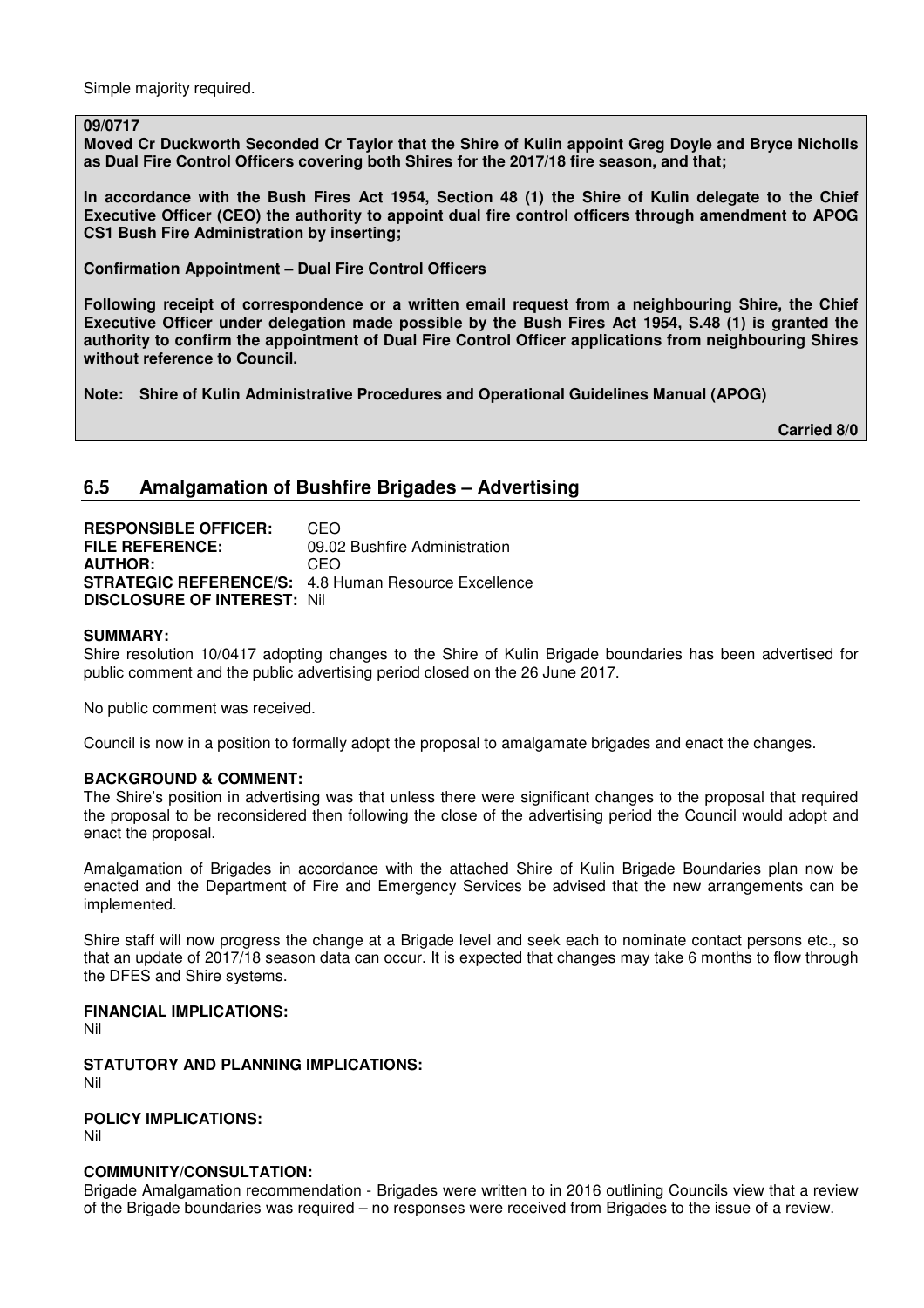Brigade amalgamation was considered by the Bush Fire Brigades meeting and adopted by Fire Control Officers and Brigade representatives.

Having adopted the recommendation the Shire then advertising for 2 months and public comment was sought. No public comment was received.

## **WORKFORCE IMPLICATIONS:**

#### Nil **RECOMMENDATION:**

That the Shire of Kulin adopt changes to the boundaries of the Shire of Kulin Bushfire Brigades in accordance with the attached report map and DFES be advised of the boundary changes, so that staff may implement new arrangements for 2018/19 bushfire season.

## **VOTING REQUIREMENTS:**

Simple majority required.

## **10/0717**

**Moved Cr Taylor Seconded Cr Ledwith that the Shire of Kulin adopt changes to the boundaries of the Shire of Kulin Bushfire Brigades in accordance with the attached report map and DFES be advised of the boundary changes, so that staff may implement new arrangements for 2018/19 bushfire season.** 

 **Carried 8/0** 

## **6.6 Roe Regional Environmental Health Services Scheme – Renewal of MOU**

**NAME OF APPLICANT: BOeROC RESPONSIBLE OFFICER:** CEO<br>**FILE REFERENCE:** 24.07 24.07 Regional Health General **AUTHOR:** CEO **STRATEGIC REFERENCE/S: DISCLOSURE OF INTEREST:** Nil

#### **SUMMARY:**

At the last RoeROC meeting held on 22 June 2017 in Narembeen (Minutes attached this meeting) the following resolution was passed:-

*"That the Roe Regional Environmental Health Services Scheme MOU be extended subject to the removal of Bruce Rock from the cost schedule.* 

#### **BACKGROUND & COMMENT:**

RoeROC was established in October 2006 to facilitate voluntary cooperation and resource sharing between the Shires of Corrigin, Kondinin, Kulin and Narembeen. Since its establishment RoeROC was worked to deliver a number of shared services to its members Councils.

The Roe Regional Environmental Health Services Scheme provides and environmental health service that also includes the Shire of Lake Grace. The Scheme operations under a Memorandum of Understanding (MOU) between the Councils commencing 1 July 2014 and expiring on the 30 June 2017. The MOU can be extended by the Member Councils in writing.

#### **FINANCIAL IMPLICATIONS:**

Nil

**STATUTORY AND PLANNING IMPLICATIONS:**  Nil

**POLICY IMPLICATIONS:** 

Nil

**COMMUNITY/CONSULTATION:**  N/A

**WORKFORCE IMPLICATIONS:**  Nil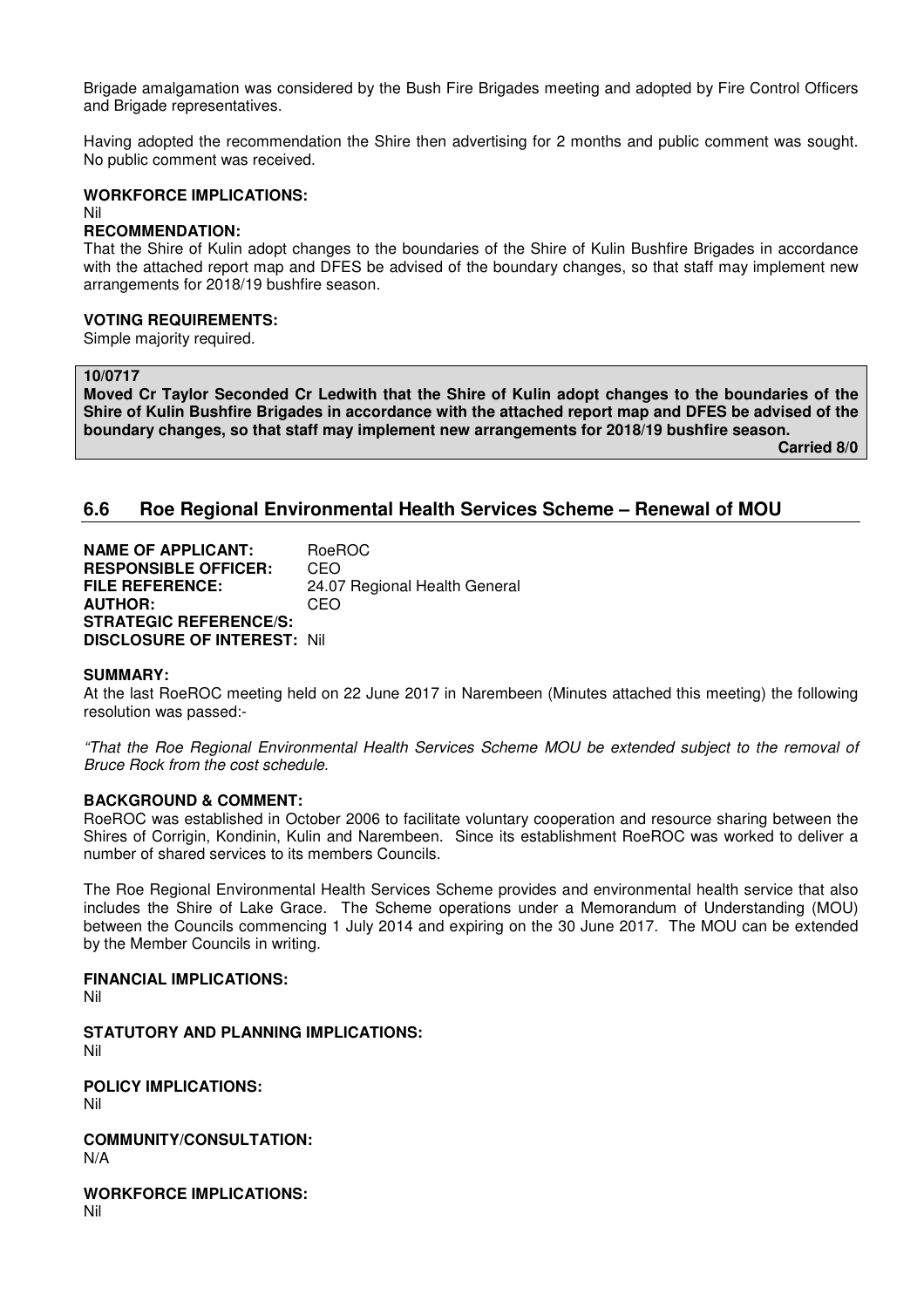## **RECOMMENDATION:**

That Council:-

- 1. Agree to extend the Roe Regional Environmental Health Services Scheme Memorandum of Understanding (MOU) subject to the removal of Bruce Rock from the cost schedule.
- 2. That the CEO be authorised to prepare and sign the necessary documentation on behalf of the Shire to undertake the extension of the Roe Regional Environmental Health Services Scheme MOU as per item 1 above.

## **VOTING REQUIREMENTS:**

Simple majority required.

## **11/0717**

**Moved Cr Duckworth Seconded Cr O'Brien that Council:-** 

- **1. Agree to extend the Roe Regional Environmental Health Services Scheme Memorandum of Understanding (MOU) subject to the removal of Bruce Rock from the cost schedule.**
- **2. That the CEO be authorised to prepare and sign the necessary documentation on behalf of the Shire to undertake the extension of the Roe Regional Environmental Health Services Scheme MOU as per item 1 above.**

 **Carried 8/0** 

# **6.7 Dot Point Report and Plan (DPR&P) – Staff Accommodation and Associated Themes**

| <b>NAME OF APPLICANT:</b><br><b>RESPONSIBLE OFFICER:</b> | CEO.<br>CEO                                                                                            |
|----------------------------------------------------------|--------------------------------------------------------------------------------------------------------|
|                                                          |                                                                                                        |
| <b>FILE REFERENCE:</b>                                   | 05.11 Shire of Kulin - Staff Housing                                                                   |
| <b>AUTHOR:</b>                                           | CEO.                                                                                                   |
|                                                          | <b>STRATEGIC REFERENCE/S:</b> Strategic Community Plan (SCP), Corporate Business Plan (CBP) 2013-2017, |
|                                                          | Workforce Plan (WP), Long Term Financial Plan (LTFP), & Asset Management                               |
|                                                          | Plan 2013 (AMP2013)                                                                                    |
| DISCLOSURE OF INTEREST INI                               |                                                                                                        |

#### **DISCLOSURE OF INTEREST:** Nil

#### **SUMMARY:**

The question of accommodation for staff housing has been reassessed and the old Dot Point Report and Plan has been updated;

- themes and approaches.
- staff trends and future housing needs,
- current accommodation units,
- financial implications,

with a view to selecting a strategy that the Shire can adopt now to meet future needs.

#### **BACKGROUND & COMMENT:**

The report discusses options to meet current and future housing needs.

#### **FINANCIAL IMPLICATIONS:**

The financial implications of developing more accommodation units or trending to a higher percentage of Shire ownership are significant with each option; but evidence would suggest that the approach the Shire of Kulin takes is far more cost effective than neighbouring Shires.

## **STATUTORY AND PLANNING IMPLICATIONS:**

Nil

#### **POLICY IMPLICATIONS:**

Shire Procedures in relation to accommodation, benefits and developing incentives for staff to purchase own housing has also been reviewed. Changes address multiple points discussed at the June 2017 Forum meeting and are consistent with Council's aim. The procedure now describes accommodation rentals and benefits in terms of percentage targets at the different employment levels and appears consistent across all staff and quality of accommodation.

#### **COMMUNITY/CONSULTATION:**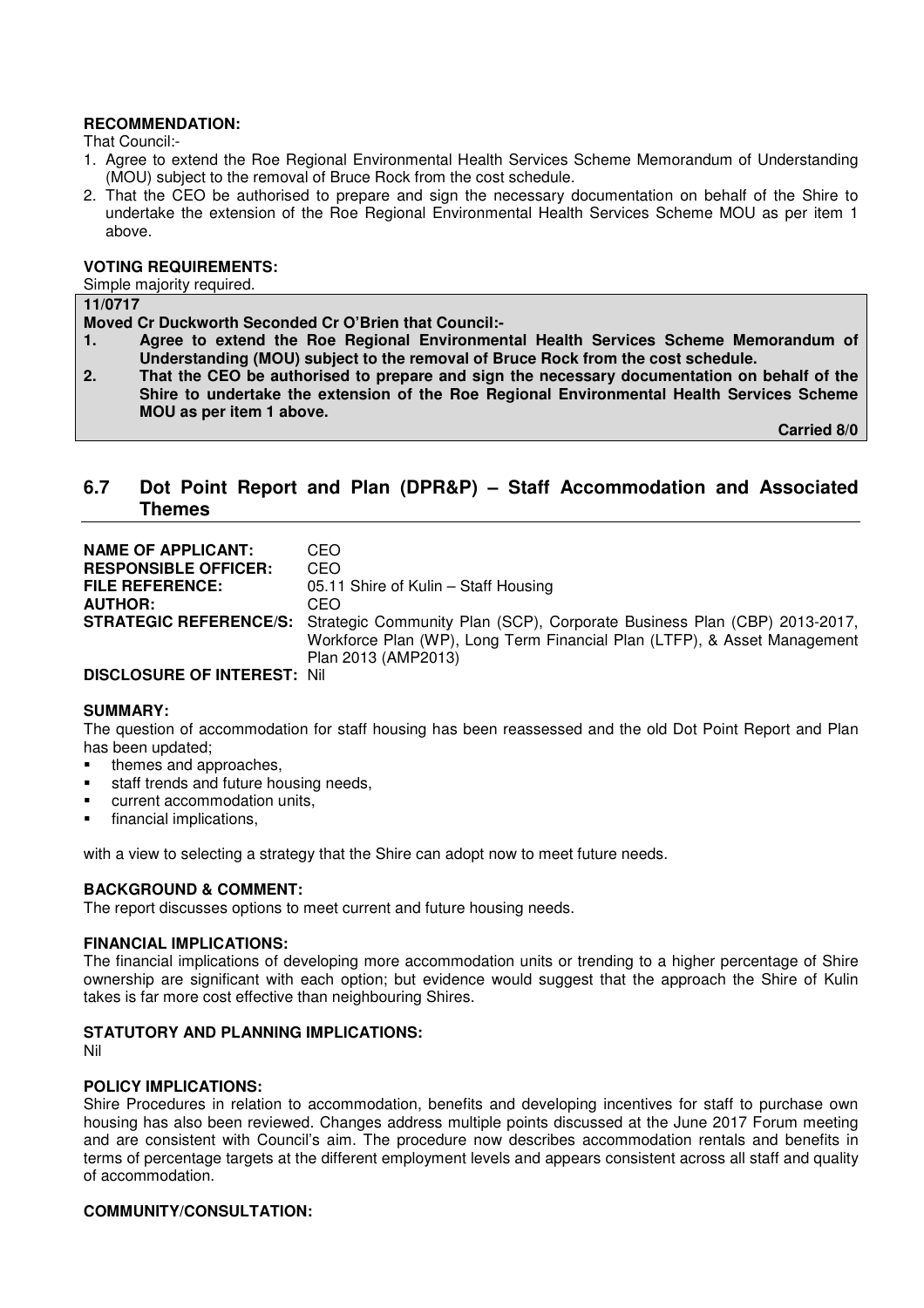## **WORKFORCE IMPLICATIONS:**

Expansion of the Camp Kulin workforce would have implications if accommodation not addressed in any expansion plans. This appears the most logical time to tackle the issue of adding single unit accommodation to the existing stock mix.

## **RECOMMENDATION:**

That the Shire of Kulin Dot Point Report and Plan be received and the recommendations be noted and actioned.

*CEO Note: Additional Councillor comment and opinion be written as an addendum to the Staff Accommodation Dot Point Report and Plan so that when the accommodation question is next considered these opinions and background can be drawn into the report assessment.* 

#### **VOTING REQUIREMENTS:**

Simple majority required.

#### **12/0717**

**Moved Cr Bowey Seconded Cr Taylor that the Shire of Kulin Dot Point Report and Plan be received and the recommendations be noted and actioned with the following a change; Recommendation: Dot point 1 Change from 2 x2bed2bath to 2 x3bed2bath.** 

 **Carried 8/0** 

#### **Note: Reason for Change to Recommendation:**

Council was of the view that as a minimum standard, 3 bedroom residences should be the standard adopted for staff housing.

# **6.8 Review of Procedure APOG – Housing and Sale of Housing**

**Note: Shire of Kulin Administrative Procedures and Operational Guidelines Manual (APOG)** 

**NAME OF APPLICANT:** CEO **RESPONSIBLE OFFICER:** CEO **FILE REFERENCE:** 04.04 Policy and Procedures **AUTHOR:** CEO **STRATEGIC REFERENCE/S: DISCLOSURE OF INTEREST:** Nil

#### **SUMMARY:**

Council requested the CEO address ideas relating to the development of additional staff housing which includes the Sale of housing and options for staff to purchase or build and purchase housing.

Address the rental structure in terms of what staff pay for the various quality of residences.

## **BACKGROUND & COMMENT:**

#### **Housing rental**

The aim was to further develop the theme that Council adopted in November 2016 with the last staff accommodation DPR/P where rents are aligned to the Kulin market rentals for housing. With the creation of 4 Levels of housing and a rent applicable to each. If Council would like to proceed in this framework, the Shire of Kulin Fees and Charges to 30<sup>th</sup> June 2018 would need to be changed.

Extract of Procedure A10 The Shire housing rental rates are set under the following principles: Executive Homes – 10% of Kulin Market rentals Standard Homes – 40% of housing equivalents in Kulin market rentals

The Shire has identified 4 levels of accommodation and charges accordingly.

Level 1 – Executive Homes – 17 Mc Innes (CEO), 9 Rankin (DCEO) and 3 Hodgson (WM) Rate: \$84 f/n after tax (FBT purposes) being approx. 10% of the Kulin market rental for a similar standard residence i.e. \$420 week.

Level 2 – Senior Quality Homes – 6 Bowey (Building Mtce) and 12 Bowey Way (SFO)

#### N/A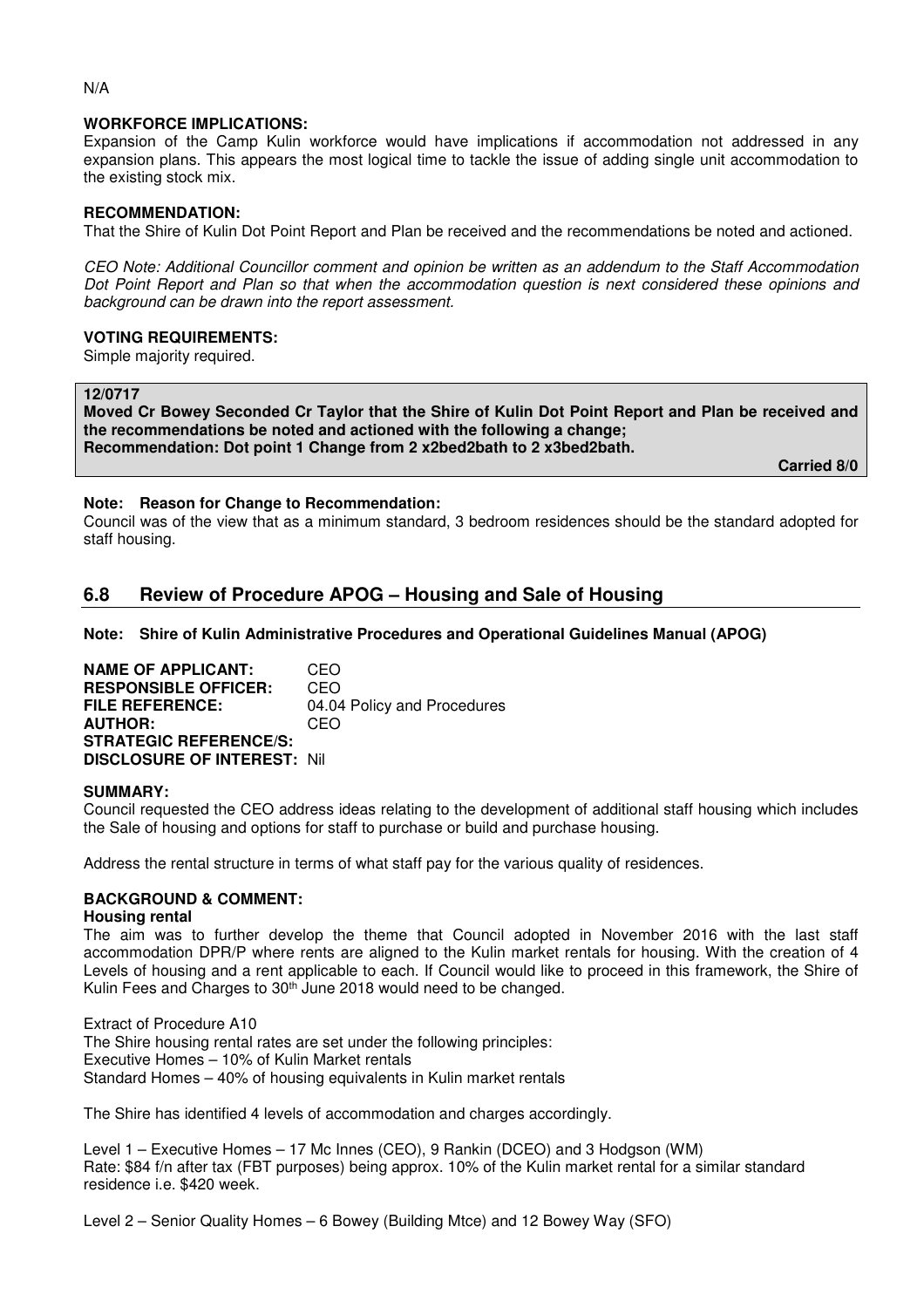Rate: \$200f/n being approx. 40% of the Kulin market rental for a similar standard residence i.e. \$270 week.

Level 3 – Standard Quality Homes/Units – 1 Stewart, 25 Johnston Units, 3 Bull, 81 Johnston. Rate: \$140f/n being approx. 40% of the Kulin market rental for a similar standard of residence or unit i.e. \$175 week.

Level 4 – Low Quality Homes – 8 Wright, 23 Bull, 21 Bull.

Rate: \$120f/n being approx. 40% of the Kulin market rental for a similar standard of residence i.e. \$150 week

## **Sale of Land and Housing**

The idea relating to the sale of land for owner occupied housing has been encapsulated in a procedure titled, Sale of Land and Housing. Effectively stating that Council would place a reserve price of land and housing (in a report from the CEO) and then offer sale by tender or private treaty. This procedure proposes a reserve price close to the current valuation price, and when combined with a private works contribution to site preparations of \$10k should make a very attractive incentive to purchase land.

The Shire is prepared to consider a number of options to encourage home ownership;

**Outright Purchase.** Negotiated purchase price, deposit and repayment schedule. Maximum term subject to valuation of asset and condition report and projected life stage of employee. Can include housing incentive allowance usually paid fortnightly. Shire may support finance by offer of a guarantee with lender.

#### **Lease to buy** – to encourage deposit saving.

Negotiated purchase price, deposit and repayment schedule incorporating a savings plan period at the commencement of the lease so that the tenant may save the deposit.

Maximum term subject to valuation of asset and condition report and projected life stage of employee. Can include housing incentive allowance usually paid fortnightly. Shire may support finance by offer of a guarantee with lender

In all cases, the Shire as owner of the land will be included as a lien on the mortgage to ensure interests are preserved until the residence is substantially paid off.

Any decision to offer an end to the individual arrangements rests with the Council and is subject to local demand. The Shires aim is to develop packages that financially secures housing accommodation for staff and provides asset value at a reasonably discounted price.

## **FINANCIAL IMPLICATIONS:**

In the creation of the Housing procedure - nil. In relation to the application of the procedure many and varied but decision make in relation to this procedure rests with Council and reporting processes. Financial implications will be presented then.

Council must consider if existing landowners will be adversely affected by a move to release land at extremely low prices. Legitimate argument may be plausible that this impacts on the value of their residences.

# **STATUTORY AND PLANNING IMPLICATIONS:**

Nil.

## **POLICY IMPLICATIONS:**

Nil, unless changes are proposed by Council. **Note: Shire of Kulin Administrative Procedures and Operational Guidelines Manual (APOG)** 

**COMMUNITY CONSULTATION:**

Nil

# **WORKFORCE IMPLICATIONS:**

Nil

## **OFFICER'S RECOMMENDATION:**

That;

- 1. The Administrative Procedures and Operational Guidelines A14 Housing and A14A Sale of Land and Housing be adopted and incorporated into existing APOG Manual.
- 2. Shire of Kulin Fees and Charges 2018 be amended to incorporate the 4 Level framework for the calculation of staff accommodation housing rent. The Chief Executive Officer introduce the newer rate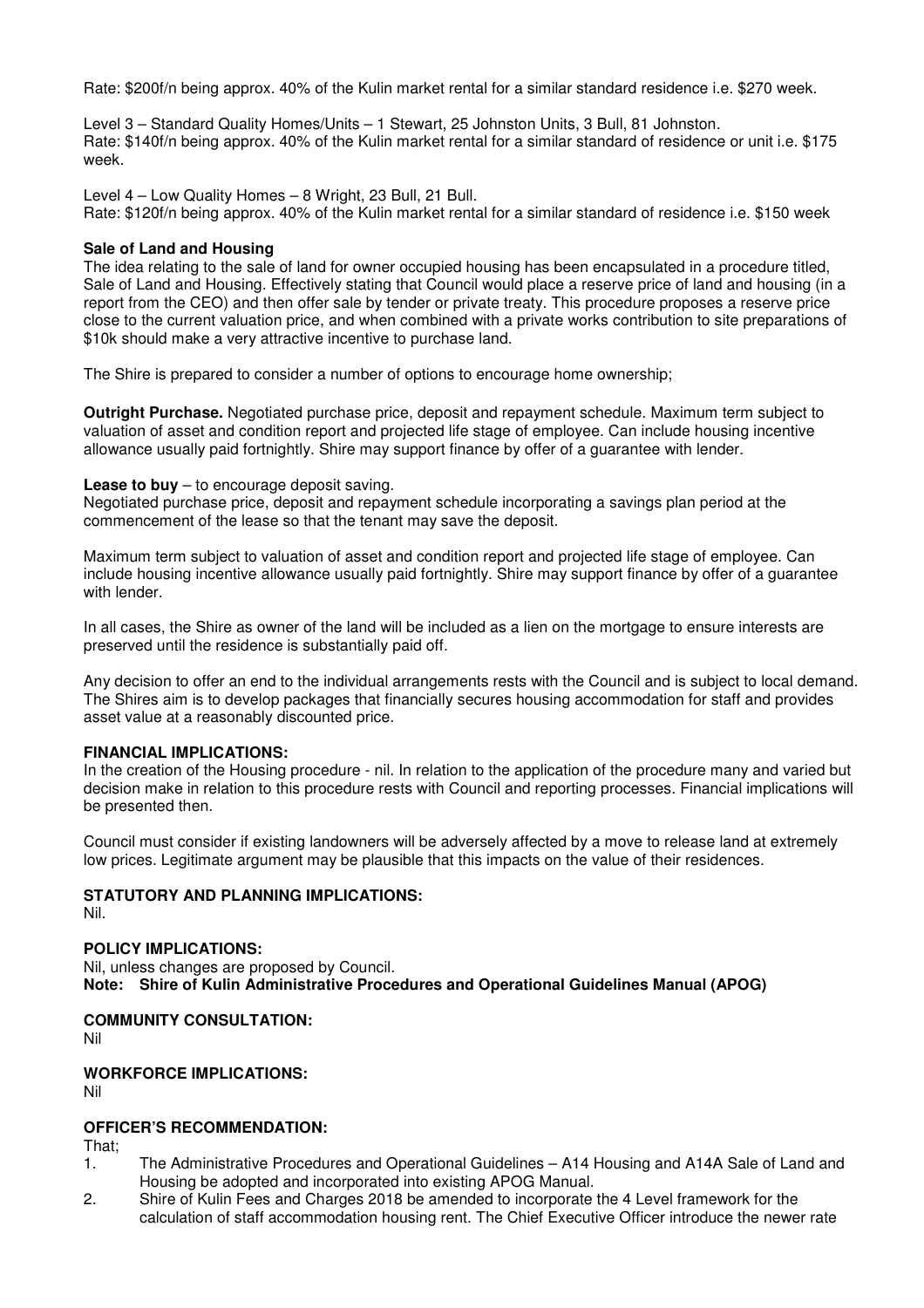increases following serving notice to the occupiers (as required in Tenancy Agreements) and reduce rents paid by Level four staff effective as of the 1<sup>st</sup> July 2018.

#### **VOTING REQUIREMENTS:**

Simple Majority required if only item 1. Absolute majority required to adopt fees and charges.

## **13/0717**

**Moved Cr Bowey Seconded Cr Duckworth that The Administrative Procedures and Operational Guidelines – A14 Housing and A14A Sale of Land and Housing be adopted and incorporated into existing APOG Manual.** 

 **Carried 7/1** 

#### **14/0717**

**Moved Cr Duckworth Seconded Cr Bowey that Shire of Kulin Fees and Charges 2018 be amended to incorporate the 4 Level framework for the calculation of staff accommodation housing rent. The Chief Executive Officer introduce the newer rate increases following serving notice to the occupiers (as required in Tenancy Agreements) and reduce rents paid by Level four staff effective as of the 1st July 2018.** 

 **Carried by Absolute Majority** 

# **7 COMPLIANCE**

# **7.1 Compliance Reporting – General & Financial Compliance – June 2017**

| <b>NAME OF APPLICANT:</b>          | CEO                                                                              |
|------------------------------------|----------------------------------------------------------------------------------|
| <b>RESPONSIBLE OFFICER:</b>        | CEO.                                                                             |
| <b>FILE REFERENCE:</b>             | 12.05 Compliance 12.06 – Accounting Compliance                                   |
|                                    | <b>STRATEGIC REFERENCE/S:</b> CBP 4.1 Civic Leadership, 4.1.8 Compliance methods |
| <b>AUTHOR:</b>                     | CEO/DCEO                                                                         |
| <b>DISCLOSURE OF INTEREST: Nil</b> |                                                                                  |

#### **SUMMARY:**

This report addresses General and Financial Compliance matters for June 2017. This process is not definitive, each month additional items and/or actions may be identified that are then added to the monthly checklist. Items not completed each month e.g. quarterly action - will be notations.

The report provides a guide to the compliance requirements being addressed as part of staff workloads and demonstrates the degree of internal audit being completed.

#### **BACKGROUND & COMMENT:**

The Compliance Team and works staff commence the monthly compliance effort immediately after the Shire meeting each month. At that time, the executive support officer will email the assigned staff member their compliance requirements for the coming month.

As the month progresses, staff in conjunction with their manager, the CEO or DCEO will determine the extent of work/action needed to complete items. During Agenda week, the Compliance Team again meets to ensure the monthly report/list is reviewed and that compliance items are completed. In preparing the Agenda report, the CEO or DCEO will sign off on completed items.

Prior month items not completed previously will be reported in the following month so Council remains aware of what items are still outstanding.

#### MATTERS OF NON COMPLIANCE APRIL 2017 – GENERAL COMPLIANCE

- 1. **Airconditioner filters clean**  all properties. *Staff memo sent Organised for completion by building maintenance staff – still to be done.*
- 2 **Reticulation Controller batteries** normally completed by D Thomas who is on leave at present *Gardening staff will complete – still to be done.*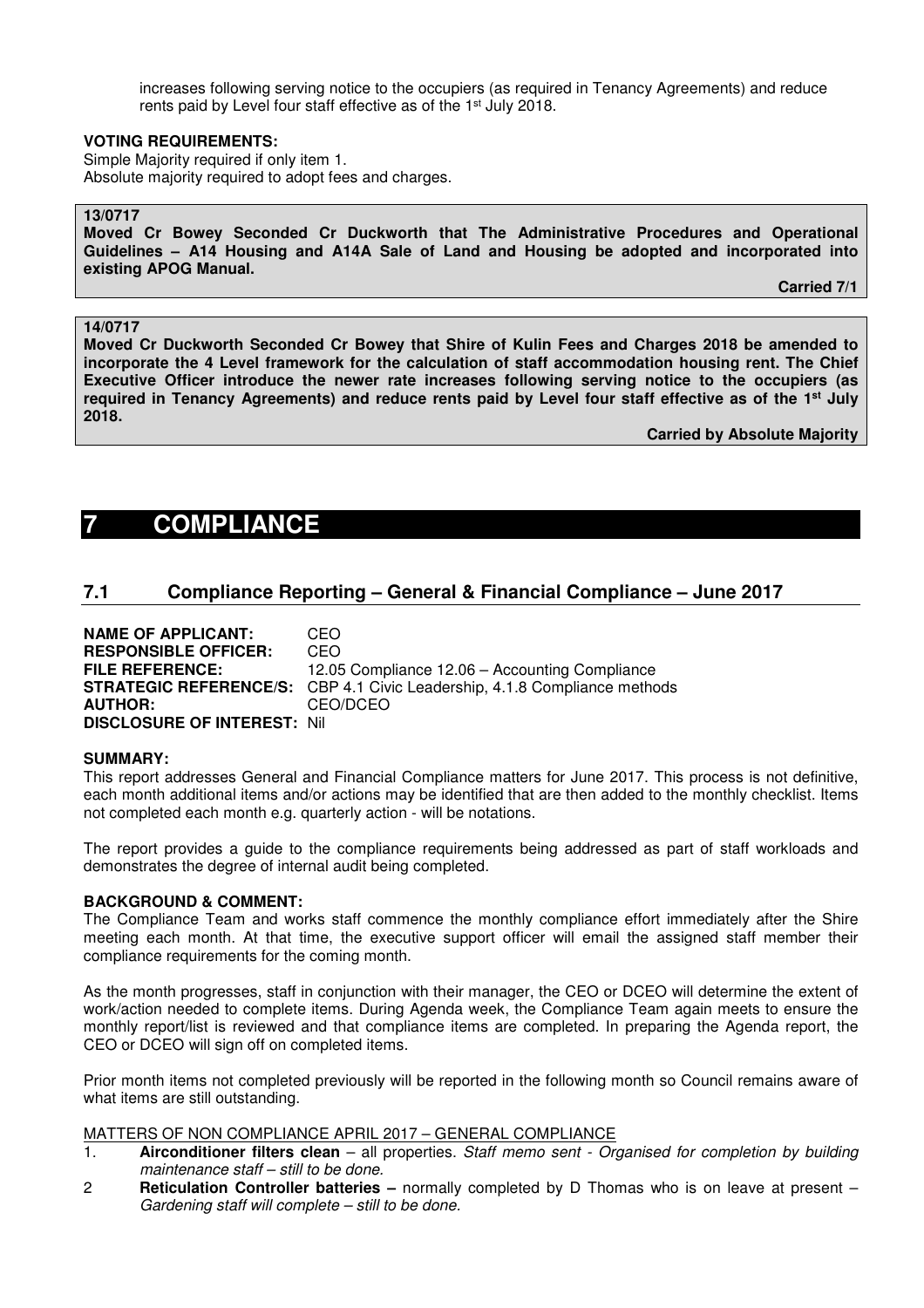3. **Smoke Detector Batteries** - check - *Staff memo sent - Organised for completion of building maintenance staff when available - still to be done. Awaiting visit by electrician to assist with RCD's at same time.* 

## MATTERS OF NON COMPLIANCE MAY 2017 – GENERAL COMPLIANCE

1. **Equal Employment Management Plan review**  *Last review done 2011, have now listed for June 2017 work.*

## MATTERS OF NON COMPLIANCE JUNE 2017 – GENERAL COMPLIANCE

1. Adjust KRA's for Senior staff and Manager's. – *CEO awaiting Budget resolution to include major projects etc. into KRA's* 

## **FINANCIAL IMPLICATIONS:**

In the generation of the report, nil in terms of meeting compliance. There may be items that require additional administrative effort to complete or require external assistance to resolve. In those cases, individual financial implications will be reported.

## **STATUTORY AND PLANNING IMPLICATIONS:**

Nil

## **POLICY IMPLICATIONS:**

Identified as necessary – this report Nil

## **COMMUNITY CONSULTATION:**

Nil

## **WORKFORCE IMPLICATIONS:**

Nil

## **OFFICER'S RECOMMENDATION:**

That Council receive the General & Financial Compliance Reports for June 2017 and note the matters of noncompliance.

#### **VOTING REQUIREMENTS:**

Simple majority required.

#### **15/0717**

**Moved Cr O'Brien Seconded Cr Taylor that Council receive the General & Financial Compliance Reports for June 2017 and note the matters of non-compliance.** 

 **Carried 8/0** 

# **7.2 Compliance Reporting – Delegations Exercised – June 2017**

**NAME OF APPLICANT: CEO<br>
RESPONSIBLE OFFICER: CEO RESPONSIBLE OFFICER: FILE REFERENCE:** 12.05 - Compliance **STRATEGIC REFERENCE/S:** CBP 4.1 Civic Leadership, 4.1.8 Compliance methods<br>**AUTHOR:** CEO **AUTHOR: DISCLOSURE OF INTEREST:** Nil

#### **SUMMARY:**

To report back to Council actions performed under delegated authority for the period ending 14 July 2017.

To provide a comprehensive report listing of the delegations able to be exercised following adoption of a more substantial array of delegations in June 2017.

## **BACKGROUND & COMMENT:**

This report is prepared for Council detailing actions performed under delegated authority by the respective officers under each of the delegation headings:

## **ADMINISTRATION**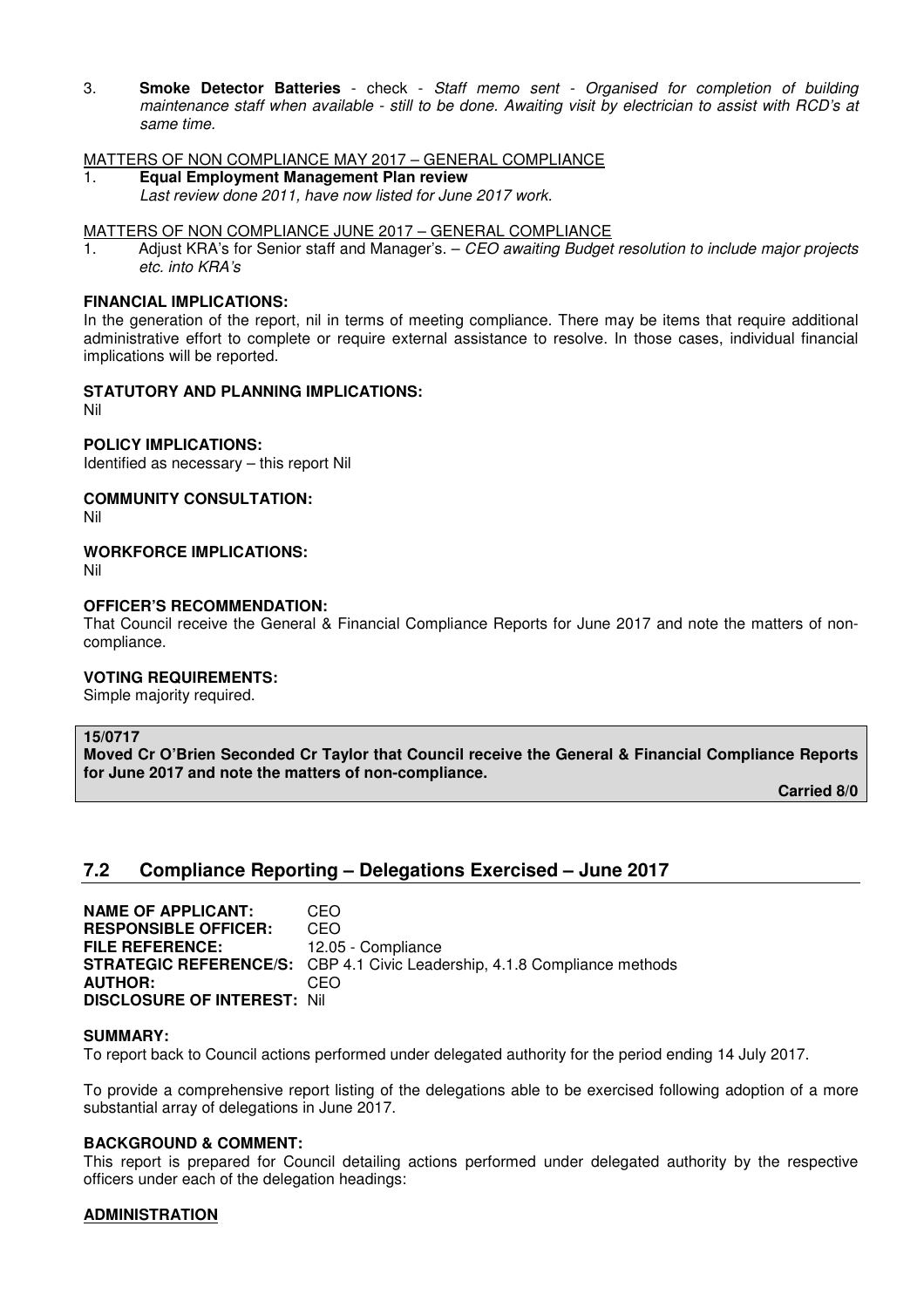|                 | <b>Policy Delegation</b>                                   | <b>Officers</b>                      |
|-----------------|------------------------------------------------------------|--------------------------------------|
| A1              | Acting Chief Executive Officer                             | (CEO)                                |
| A <sub>2</sub>  | Agreements for Payments of Debts to Council                | (CEO/DCEO)                           |
| A <sub>3</sub>  | Casual Hirer's Liability                                   | (CEO)                                |
| A4              | <b>Complaint Handling</b>                                  | (CEO)                                |
| A <sub>5</sub>  | Fees & Charges - Discounts                                 | (CEO/DCEO/MW/MLS/CRC Mgr.)           |
| A <sub>6</sub>  | <b>Investment of Surplus Funds</b>                         | (CEO/DCEO)                           |
| A7              | IT & Social Media - Use Of                                 | (CEO)                                |
|                 |                                                            |                                      |
| A8              | Legal Advice, Representation & Cost Reimbursement          | (CEO)                                |
| A <sub>9</sub>  | Payments from Municipal and Trust Funds                    | (CEO - to numerous staff for Orders) |
| A10             | Use of Common Seal                                         | (CEO)                                |
| A11             | <b>Writing Off Debts</b>                                   | (CEO)                                |
| A12             | Housing                                                    | (CEO)                                |
| A <sub>13</sub> | Procedure for Unpaid Rates Finance                         | (CEO)                                |
|                 | <b>GOVERNANCE</b>                                          |                                      |
| G <sub>1</sub>  | <b>Applications for Planning Consent</b>                   | (CEO)                                |
| G <sub>2</sub>  | <b>Building Licences and Swimming Pools</b>                | (EHO/Building Surveyor)              |
| G <sub>3</sub>  | Cemeteries Act 1986                                        | (CEO)                                |
| G4              | Health Act 1911 Provisions                                 | (EHO)                                |
|                 | <b>HUMAN RESOURCES</b>                                     |                                      |
| H1              | Grievance Procedures                                       | (CEO)                                |
|                 | <b>COMMUNITY SERVICES</b>                                  |                                      |
| C <sub>1</sub>  | Bushfire Control - Shire Plant for Use of                  | (CEO)                                |
| C <sub>2</sub>  | Bushfire Control - Plant Use for Adjoining Shires          | (CEO)                                |
| C <sub>3</sub>  |                                                            | (Shire President/CEO)                |
|                 | Bushfire Prohibited / Restricted Burning Periods - Changes |                                      |
| C4              | <b>Bushfire Training Administration</b>                    | (CEO)                                |
| C <sub>5</sub>  | Cat Ownership Limit - Cat Control                          | (CEO)                                |
| C <sub>6</sub>  | Dog Control - Attacks                                      | (CEO)                                |
| C7              | Dog Ownership Limit - Dog Control                          | (CEO)                                |
| C <sub>8</sub>  | Sea Containers Use of - Town Planning                      | (CEO)                                |
| C <sub>9</sub>  | <b>Second Hand Dwellings</b>                               | (CEO)                                |
| C10             | <b>Temporary Accommodation</b>                             | (CEO)                                |
| C11             | Unauthorised Structures - Building Control                 | (CEO)                                |
| C <sub>12</sub> | Kulin Bush Races                                           | (Kulin Bush Races Committee)         |
| C <sub>13</sub> | <b>Freebairn Recreation Club Committee</b>                 | (FRC Club Committee)                 |
| C <sub>14</sub> | Kulin Child Care Centre Management Committee               | (Kulin CCC Management Committee)     |
| C <sub>15</sub> | General - Community Services Practices                     | (CEO)                                |
| <b>WORKS</b>    |                                                            |                                      |
| W <sub>1</sub>  | <b>Gravel Supplies</b>                                     | (MW)                                 |
| W <sub>2</sub>  | Roads - Clearing                                           | (CEO)                                |
| W3              | Roads - Damage to                                          | (MW)                                 |
| W4              | Roads - Roadside Markers - Management of                   | (MW)                                 |
| W <sub>5</sub>  | Stormwater Drainage                                        | (MW)                                 |
| W <sub>6</sub>  | <b>Street Trees</b>                                        | (CEO)                                |
| W7              | Streetscape - Improvements                                 | (CEO)                                |
| W8              |                                                            | (MW)                                 |
|                 | Roadside Burning                                           |                                      |
| W9              | <b>Temporary Road Closures</b>                             | (MW)                                 |

W10 General – Works Practices Approvals

## **COMMENT:**

The following details the delegations exercised within the Shire relative to the delegated authority for the month and are submitted to Council for information (excluding delegations under A9, Payments – refer to individual order and payment listed in Accounts paid)

# **A6 Investment of Surplus Funds (DCEO) -** Local Government Act 1995, section 6.14

*Delegation exercised for June 2017.* 

Municipal funds

| -^<br>$\mathbf{r}$<br>ורי<br>$\cdot$<br>- -<br>Udi.<br>70 - ن |  |       |
|---------------------------------------------------------------|--|-------|
|                                                               |  | 0.000 |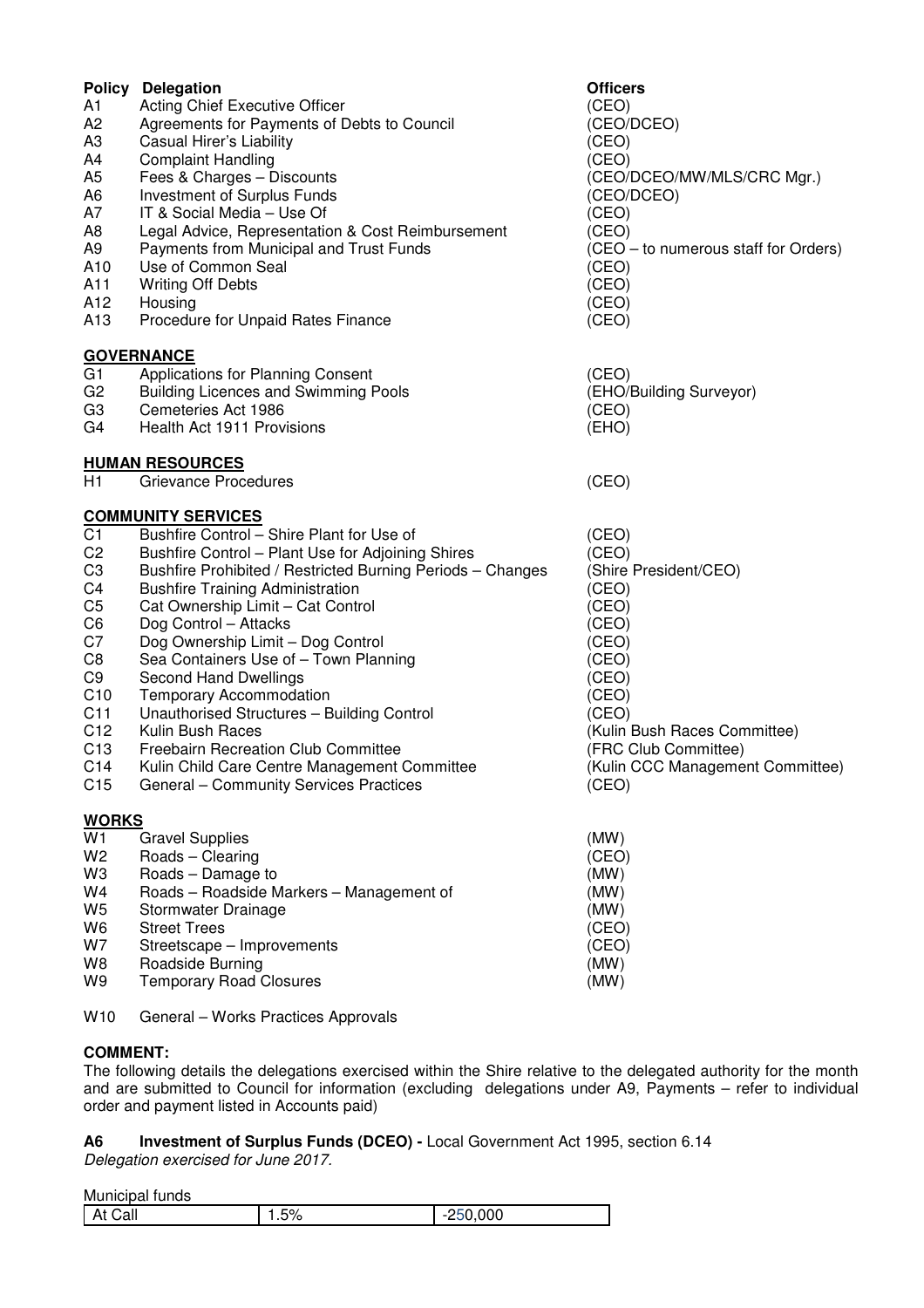| At Call | .5% | $-150,000$ |
|---------|-----|------------|
| At Call | .5% | ,000,000   |

## **A10 Use of Common Seal (CEO)**

*President and CEO affixed Common Seal to TPS2 on request from WA Planning Commission (WAPC) as final process set before Gazettal. Approval to affix seal was issued in December 2016; but actual act of doing so had to be dated after WAPC had ensured that all changes had been incorporated into the text. Documents sent 3rd July 2017.* 

## **G2 Approvals - Building Licenses**

*Building Licenses issued (Building Officer) - Building Act 2011, for Steve Davis Builder for 13 Johnston Street, Kulin for Patio, Deck and recladding – value approx. \$8500* 

*Building Licenses issued (Building Officer) - Building Act 2011, for WBS Group P/L for Mr Trundle Loc 1581, Henderer Rd - Steel farm Shed 21mx26m – value approx. \$58,000.*

## **G1 Development Applications (DA's) issued (CEO) – Shire of Kulin TPS2**

*Development Application request received by Cameron Mudge, Holt Rock, for the construction of a Class 10 Shed. Applicant indicated that he wanted to build inside normal boundary setback and as close as 2m from boundary, placing the shed approx. 8-10m from road. For this reason, asked applicant to complete DA providing detail, then approved of build inside setback.* 

*At this point, until TPS2 is Gazetted, requirement for Class 10 DA's not enforceable.* 

## **C7 Dog Ownership Limit – Dog Control (CEO)**

Mr W Herwig – for a 3<sup>rd</sup> Dog at 142 Day Street, Kulin. After confirmation report from Rangers that terms and conditions could be met – approval issued by correspondence  $4<sup>th</sup>$  July 2017.

## **STATUTORY ENVIRONMENT:**

*Building Act 2011 Bushfires Act 1954 Cemeteries Act 1986 Health (Asbestos) Regulations 1992; Health (Miscellaneous Provisions) Act 1911; Local Government Act 1995 Public Health Act 2016 Shire of Kulin TPS2 Town Planning Development Act Town Planning Scheme Trustees Act, Part III, Criminal Procedure Act 2004;* 

#### **FINANCIAL IMPLICATIONS:**

Nil in terms of exercising delegation and reporting to Council though there may be financial implications in the case of each delegation exercised.

## **STATUTORY AND PLANNING IMPLICATIONS:**

Nil

## **POLICY IMPLICATIONS:**

There are no known policy implications relating to this report.

# **COMMUNITY CONSULTATION:**  Nil **WORKFORCE IMPLICATIONS:**

Nil

## **OFFICER'S RECOMMENDATION:**

That Council receive the Delegation Exercised Report for June 2017.

## **VOTING REQUIREMENTS:**

Simple majority required.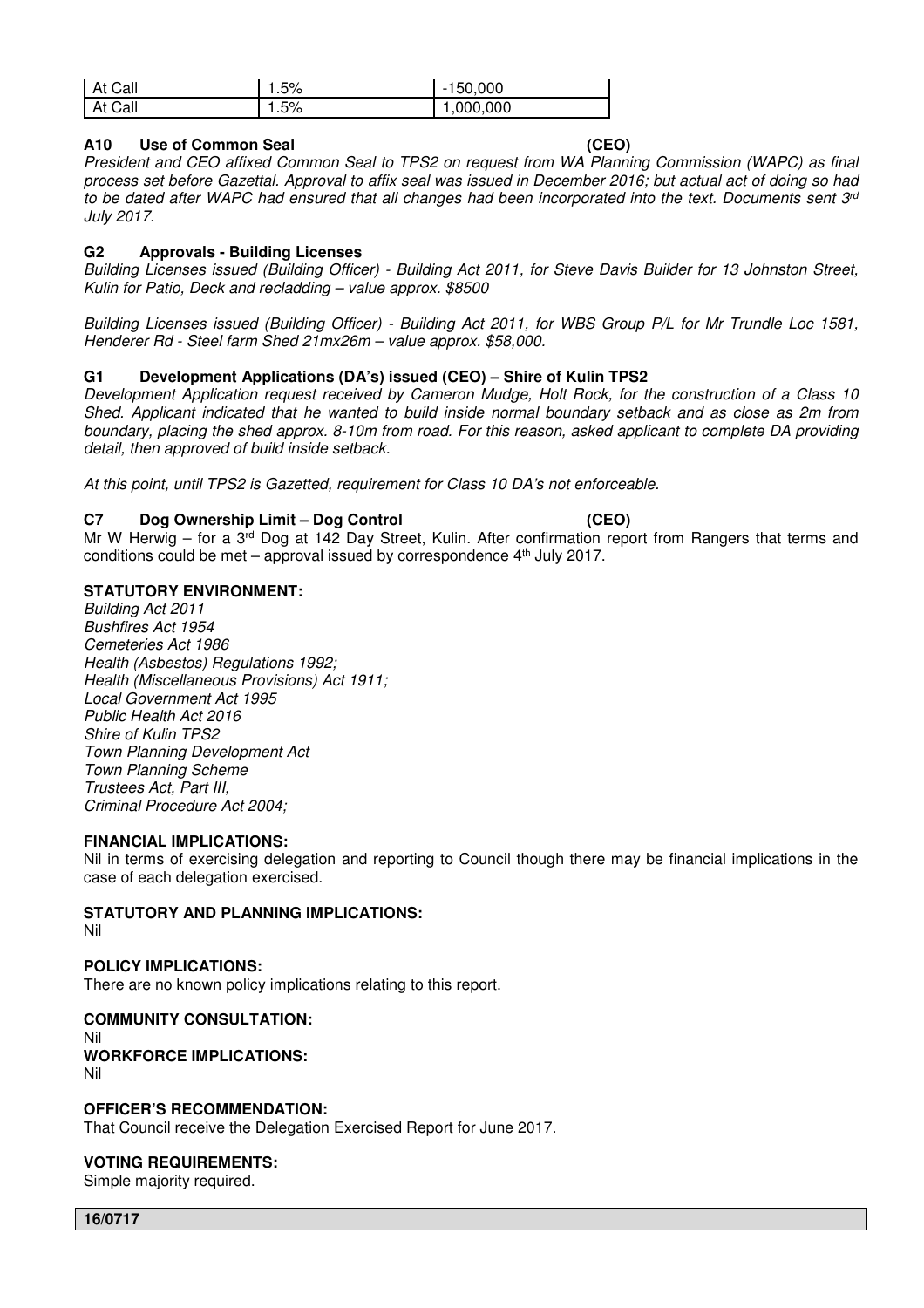**Moved Cr Duckworth Seconded Cr McInnes that Council receive the Delegation Exercised Report for June 2017.** 

 **Carried 8/0** 

# **8 ELECTED MEMBERS MOTIONS OF WHICH PREVIOUS NOTICE HAS BEEN GIVEN**

Nil

# **9 NEW BUSINESS OF AN URGENT NATURE INTRODUCED BY DECISION OF MEETING**

Note: The review of Compliance Checklist in June 2017 identified that the Equal Employment Opportunity Management Plan (EEOMP) had not been updated since 2014. It is a requirement that the Shire maintains a current EEOMP. For this reason the adoption of a new EEOMP is urgent.

 The Shire President with the consent of all Councillors present agreed that the matter be dealt with as an item of an Urgent Nature.

# **9.1 Equal Employment Opportunity Management Plan 2017 - 2019**

**RESPONSIBLE OFFICER:** CEO **FILE REFERENCE:** 22.01Code of Conduct **AUTHOR:** CEO **STRATEGIC REFERENCE/S:** 4.1 Civic **DISCLOSURE OF INTEREST:** Nil

## **SUMMARY:**

All local government authorities are required to have a compliant Equal Employment Opportunity (EEO) Management Plan in place, as per Section 145 of the *Equal Opportunity Act* 1984.

## **BACKGROUND & COMMENT:**

Council's existing EEO Management Plan has expired. The updated plan needs to be endorsed by Council and submitted to the Director of Equal Opportunity in Public Employment (DEOPE).

A copy of the Shire of Kulin's Equal Employment Opportunity Management Plan 2017 – 2019 is attached.

## **FINANCIAL IMPLICATIONS:**

Nil **STATUTORY AND PLANNING IMPLICATIONS:**  Nil **POLICY IMPLICATIONS:**  Nil **COMMUNITY/CONSULTATION:**  Nil **WORKFORCE IMPLICATIONS:**  Nil

## **RECOMMENDATION:**

That Council endorse the Shire of Kulin's Equal Employment Opportunity Management Plan for the period 2017 - 2019.

## **VOTING REQUIREMENTS:**

Simple majority required.

**17/0717** 

**Moved Cr Duckworth Seconded Cr O'Brien that Council endorse the Shire of Kulin's Equal Employment Opportunity Management Plan for the period 2017 – 2019.** 

 **Carried 8/0**